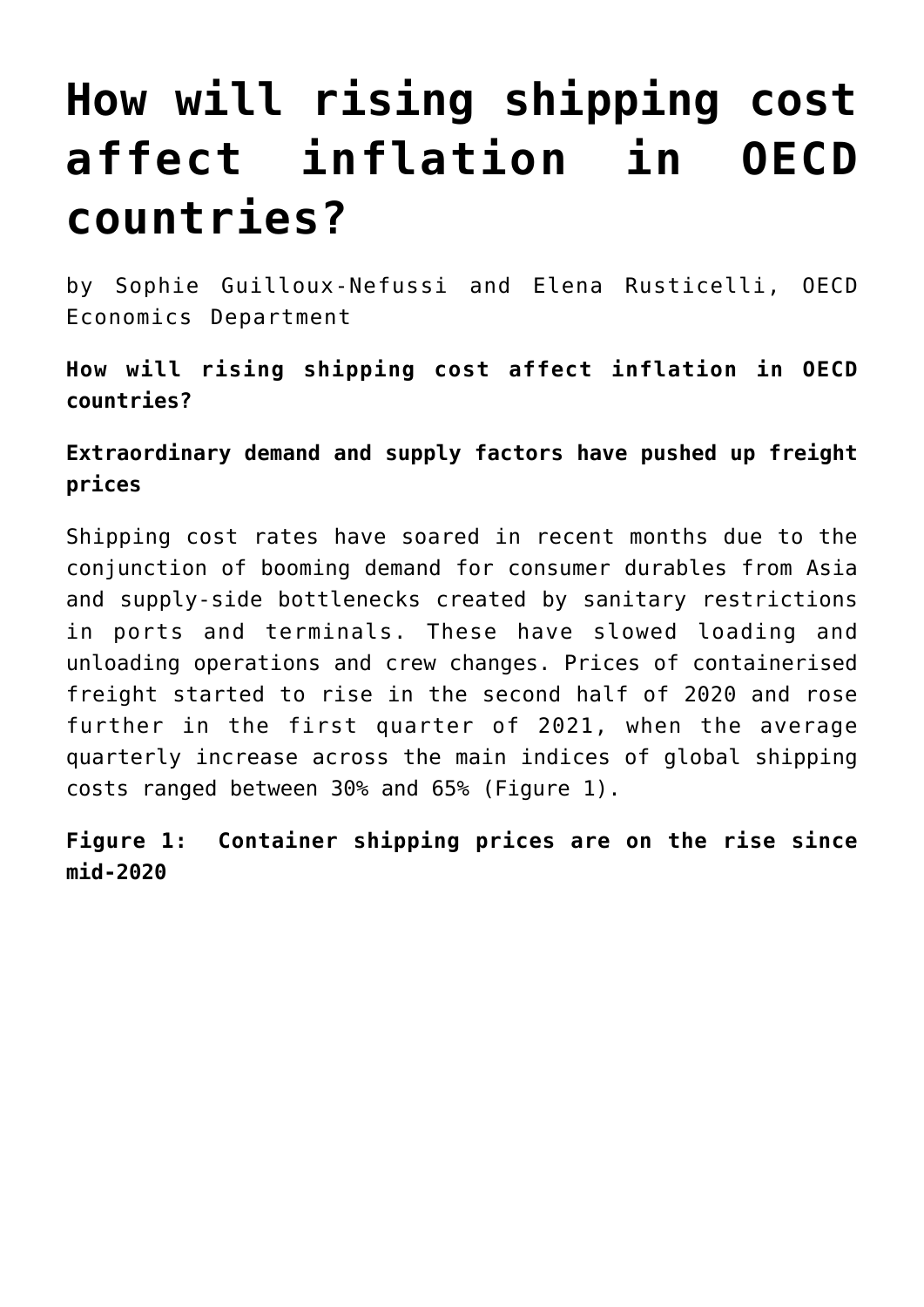

Source: Refinitiv.

**On the demand side**, the pandemic led to a global demand drop at the start of 2020, followed by a quick recovery at the end of the same year. Pent-up demand caused by lockdowns in the first half of 2020, shifts in consumption patterns towards durable goods, and government income support all strengthened demand for goods when transportation services were still limited.

**On the supply side**, multiple factors are compounding shipping delays. Vessels are currently used at almost full capacity and containers remain scarce. Congestion at ports, and lower productivity at terminals and inland depots have also led to bottlenecks. Distancing rules and reinforced hygiene standards have increased intervals between crew shifts. These have prolonged processing times at ports, hampered the return of containers to Asia and generated delays along the entire shipping chain. The March blockage in the Suez Canal also added to shipping disruption and tensions.

This atypical situation is expected to persist for a few more months. Port congestion continues to be a big bottleneck in the United States, where all loading/unloading slots for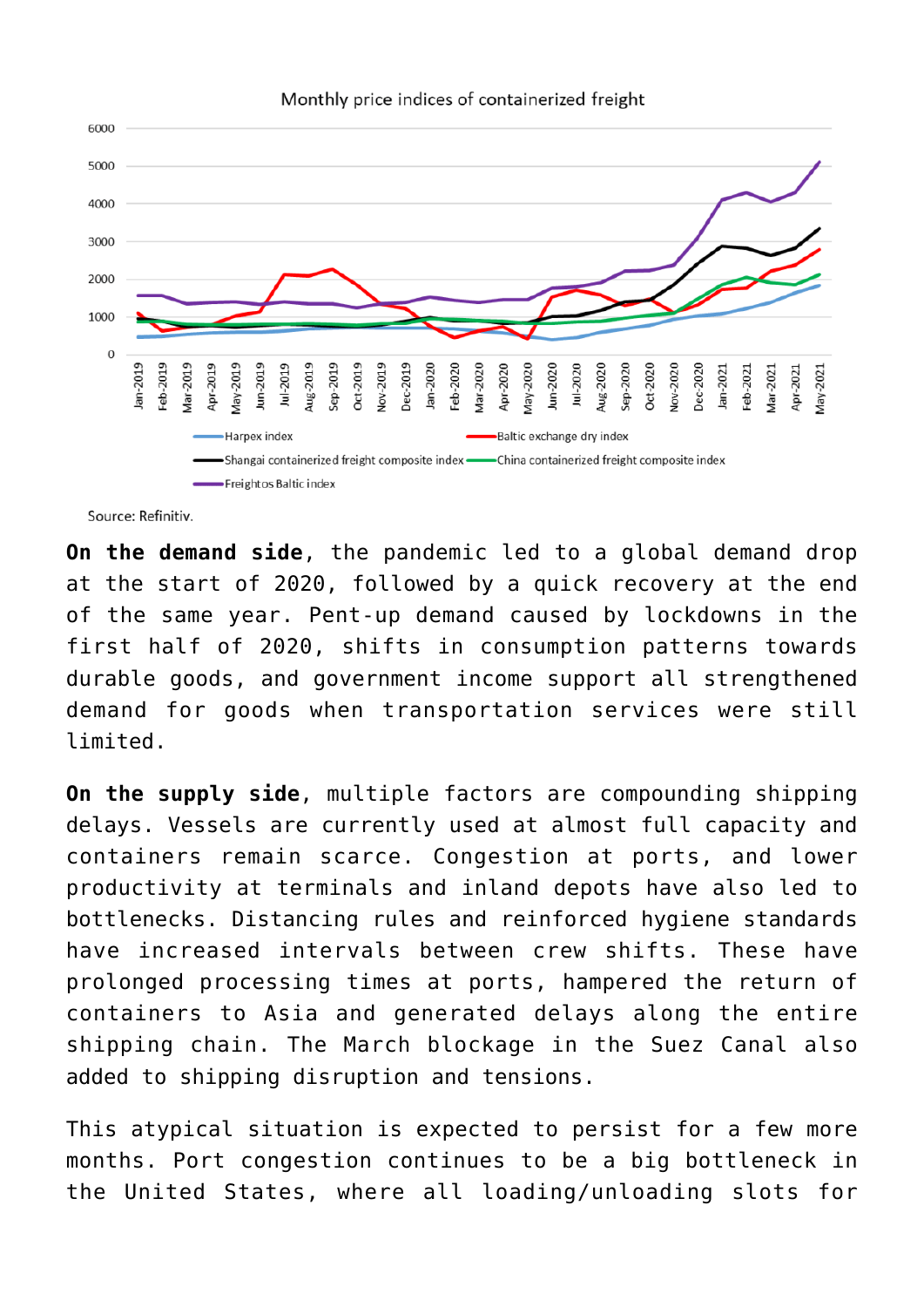cargoes from/to Asia are fully booked throughout the second quarter of 2021. The reopening of European economies is also impacting supply and demand. In this context, industry experts do not foresee any normalisation of prices before the end of 2021.

## **Rising shipping costs could push up inflation temporarily in OECD countries**

To which extent will the observed rise in global shipping costs impact inflation across OECD countries? The empirical approach to answer this question proceeds in two steps: first, quantifying the pass-through of shipping costs to merchandise import price inflation, and, second, assessing the transmission of import price inflation to consumer price inflation.

In the baseline scenario, shipping costs are assumed to rise by 50% in the first quarter of 2021 and to stabilise at the same level for the rest of the year, in line with the recent industry experts' projections. However, the uncertainty around forthcoming container freight rates remains high and, therefore, two alternative scenarios are considered: one of *anticipated* normalisation in which shipping costs gradually decline to a price level slightly higher than prior to the pandemic starting from the second half of 2021, and one of *delayed* normalisation in which the initial rise is followed by a further 10% increase in each of the three remaining quarters of 2021.

**Figure 2 – Effect of global shipping costs developments on OECD merchandise import prices and consumer prices**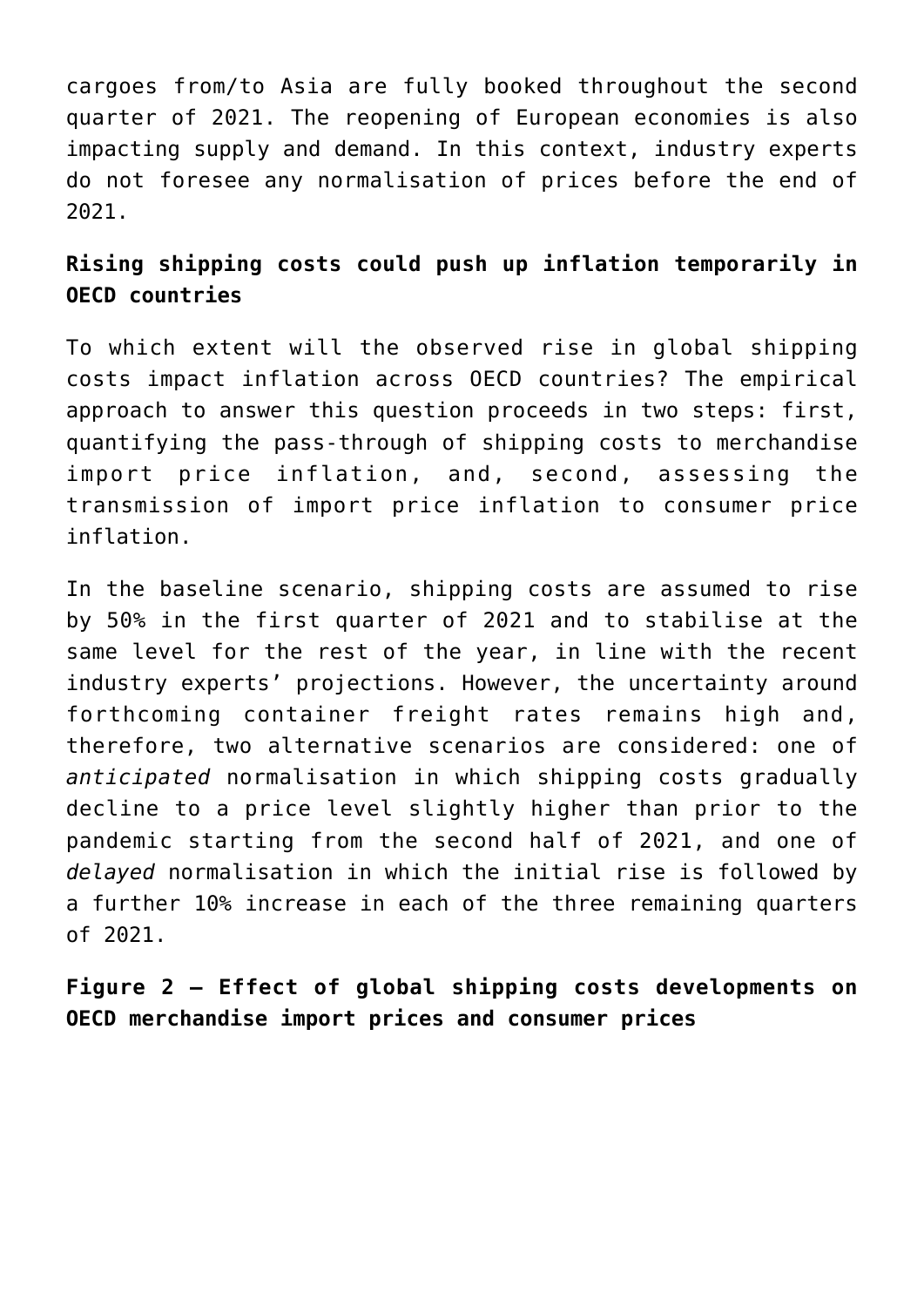

Note: The charts show the percentage point change in year-on-year inflation resulting from the shipping costs shock. More details about the estimations can be found in the Box 1.3. of the Economic Outlook 109 (2021) and in the underlying working paper (Guilloux-Nefussi and Rusticelli, forthcoming).

In the first quarter, the observed rise in shipping costs is estimated to boost merchandise import price inflation (yearon-year) in OECD countries by 2.5 percentage points on average. After four quarters, depending on the scenario, the impact on merchandise import price inflation could still be between 0.6 to 3.5 percentage points (Figure 2, Panel A). Notwithstanding the swift reaction of import costs, the passthrough to consumer price inflation would be modest. The overall rise in CPI inflation would be by about 0.2 percentage points after four quarters, with no major divergence across the three scenarios (Figure 2, Panel B). Consumer price inflation would start to recede gradually thereafter and settle back over the following 2-year period, reflecting the large inertia in price adjustments of consumption goods, Given the relatively small portion of transport costs normally incorporated in final goods value, this result is not surprising<sup>[1](#page--1-0)</sup> and is in line with previous estimates available for the US economy (based on a different methodology).<sup>[2](#page--1-0)</sup>

Arguably, the rise in ocean shipping costs could compound with other input costs pressures − due to global shortages in specific industries like semiconductors – and rising commodity prices to further push up inflation in the coming months. However, these cost-push pressures are expected to be temporary. Inflation expectations are well anchored and global spare capacity remains sizeable. As a result, a significant and sustained pick-up in underlying inflation is unlikely